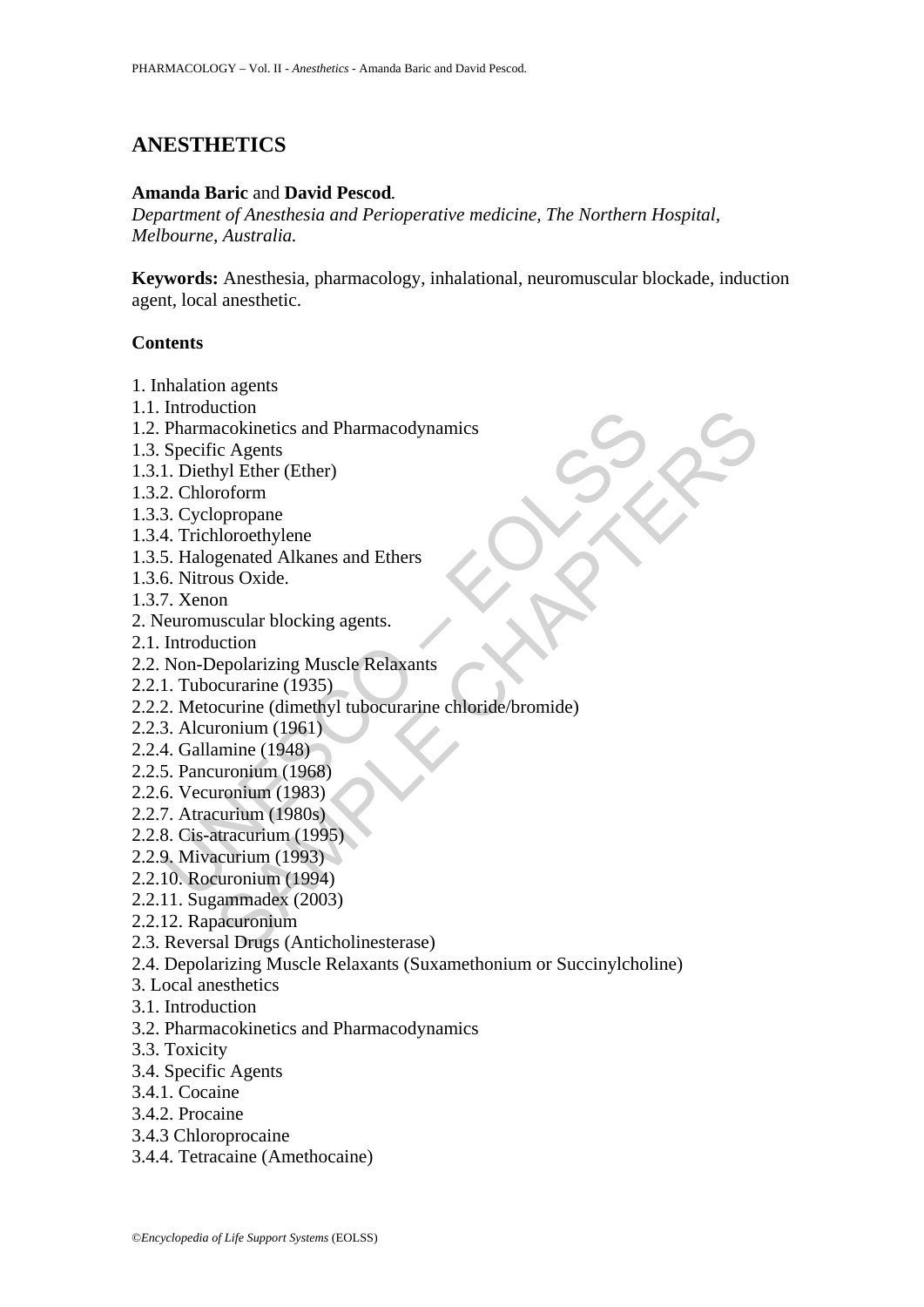4. Etomidate<br>
5. Benzodiazepines<br>
mowledgments<br>
ssary<br>
itography<br>
pharmacology knowledge of an anesthetist is extensive. Ach<br>
pharmacology knowledge of an anesthetist is extensive. Ach<br>
sthetic state while preserving or im idate<br>
idate<br>
idate<br>
idate<br>
state while preserving or improving via layers. Achieving the des<br>
state while preserving or improving via longar function during sur-<br>
in understanding of the physiologic actions of anesthetics 3.4.5. Lidocaine 3.4.6. Prilocaine 3.4.7. Mepivacaine 3.4.8. Bupivacaine 3.4.9. Ropivacaine 3.4.10. Eutectic Mixture of Local Anesthetics (EMLA) 4. Intravenous Induction Agents 4.1. Introduction 4.2. Actions and Mechanisms of General Anesthetics 4.3. Specific Agents 4.3.1. Barbiturates 4.3.2. Propofol 4.3.3. Ketamine 4.3.4. Etomidate 4.3.5. Benzodiazepines Acknowledgments Glossary Bibliography Biographical Sketches

#### **Summary**

The pharmacology knowledge of an anesthetist is extensive. Achieving the desired anesthetic state while preserving or improving vital organ function during surgery requires an understanding of the physiologic actions of anesthetics, individually and in combination, in patients with a wide range of medical conditions.

Anesthetists must appreciate the physiological consequences and potential anesthetic interactions of all drugs patients may be administered perioperatively. Anesthetists must also understand the pharmacology of all drugs a patient may be taking in order to appropriately maintain physiological health and treat complications during the stress of anesthesia and surgery and in the postoperative period.

Historically, anesthesia was achieved with high concentrations of a single agent (ether or chloroform). This practice often resulted in significant side effects and complications. Modern anesthesia is achieved with a combination of specific drugs: "balanced anesthesia".

The fundamental drugs for inducing anesthesia are specific to anesthesia, having no or minimal application within other medical disciplines. They are potent and potentially lethal, however because of the development of predictable and favorable pharmacodynamics and pharmacokinetics, modern anesthetic drugs have greatly improved safety margins.

Anesthesia is being challenged with progressively more complex surgery and increasingly complicated patients. Advancement of surgery and patient safety cannot occur without the advancement in anesthetic pharmacology.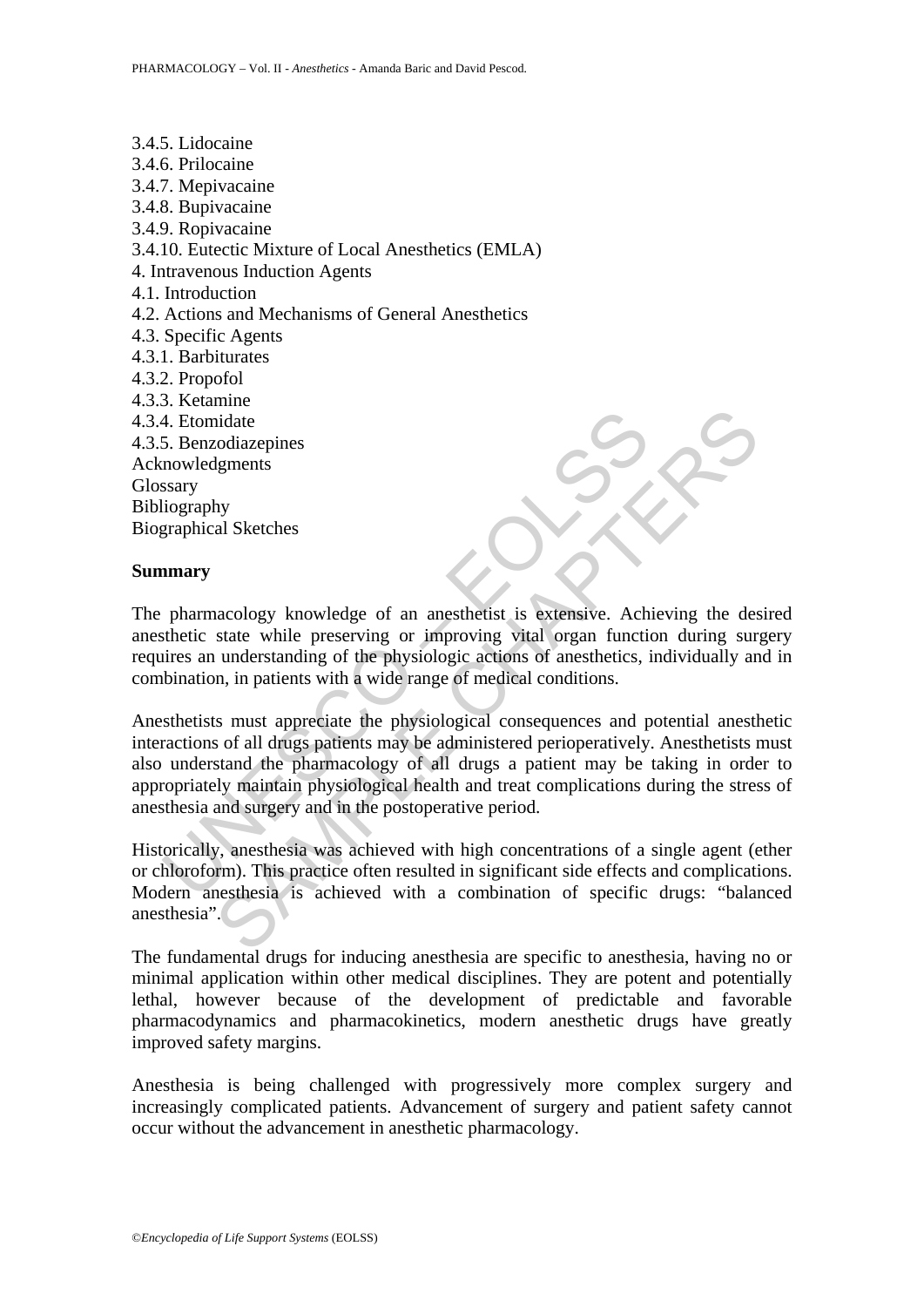Though essential in anesthesia, analgesics are used by many medical specialties and are discussed more fully elsewhere. Those drugs specific to anesthesia include inhalation agents, neuromuscular blocking drugs, local anesthetics and induction agents.

#### **1. Inhalation Agents**

# **1.1. Introduction**

Inhalational anesthesia forms the basis of most general anesthetics. In developed countries where ultra-short acting intravenous anesthetic drugs and computer delivery systems are available, some anesthetists favor total intravenous anesthesia (TIVA).

Inhalational anesthetic agents include nitrous oxide and the volatile agents such as ether, chloroform, halothane, isoflurane, enflurane, methoxyflurane, sevoflurane, desflurane, cyclopropane and trichloroethylene. Many of the older agents are no longer available in developed countries and some newer agents are not available in developing countries. The newer agents offer improved patient safety and pharmacokinetics.

roform, halothane, isoflurane, enflurane, methoxyflurane, sevot<br>opropane and trichloroethylene. Many of the older agents are no<br>eloped countries and some newer agents are not available in de<br>newer agents offer improved pat in, halothane, isoflurane, enflurane, methoxyflurane, sevoflurane, desflure and trichloroethylene. Many of the older agents are no longer available countries and some newer agents are not available in developing count agen Prepared originally in 1540 by Valerius Cordus, Frobenius named "sweet oil of vitriol" ether in 1730. Priestly discovered nitrous oxide in 1772 and Davy described its analgesic properties, naming it "laughing gas" in 1800. It was another two decades in 1824 before Henry Hickman used the inhalation of a gas or vapor to perform painless operations on animals. His results were published in "A letter on Suspended Animation" but gained little attention and it was not until the 16 October 1846 that anesthesia was successfully produced by the inhalation of gases and vapors when W.T.G Morton gave ether at the Massachusetts General Hospital.

Horace Wells had unsuccessfully demonstrated the use of nitrous oxide for dental extraction at the Harvard Medical School one year previously. Though successful for some time after this failed demonstration, Horace Wells eventually became a chloroform addict and committed suicide aged 33. G Colton successfully reintroduced nitrous oxide in 1863.

Von Lieberg in Germany, Soubeiran in France and Guthrie in New York independently discovered chloroform in 1831. In 1847, Marie Flourens described its anesthetic properties. The same year, James Simpson experimented on himself and his assistants with chloroform. Four days later he used it clinically and within a week presented a "Notice of a New Anesthetic Agent as a Substitute for Sulfuric Ether in Surgery and Midwifery". James Simpson attracted much criticism for providing pain relief in labor on theological grounds (Genesis, Chapter 3, Verse 16) but gained respectability after John Snow administered chloroform to Queen Victoria for the delivery of Prince Leopold in 1857. John Snow was initially interested in ether, inventing the ether inhaler but later abandoned ether for chloroform. He was the first to attempt scientific investigation into the inhalation agents and their methods of administration. His last book, "On Chloroform and Other Anesthetics", was published posthumously in 1858. John Snow recognized that anesthetists must rely on a series of physical signs to monitor the onset and depth of anesthesia. In 1920, Guedel developed his classic table of the signs of the depth of anesthesia, dividing the disappearance of reflexes into 4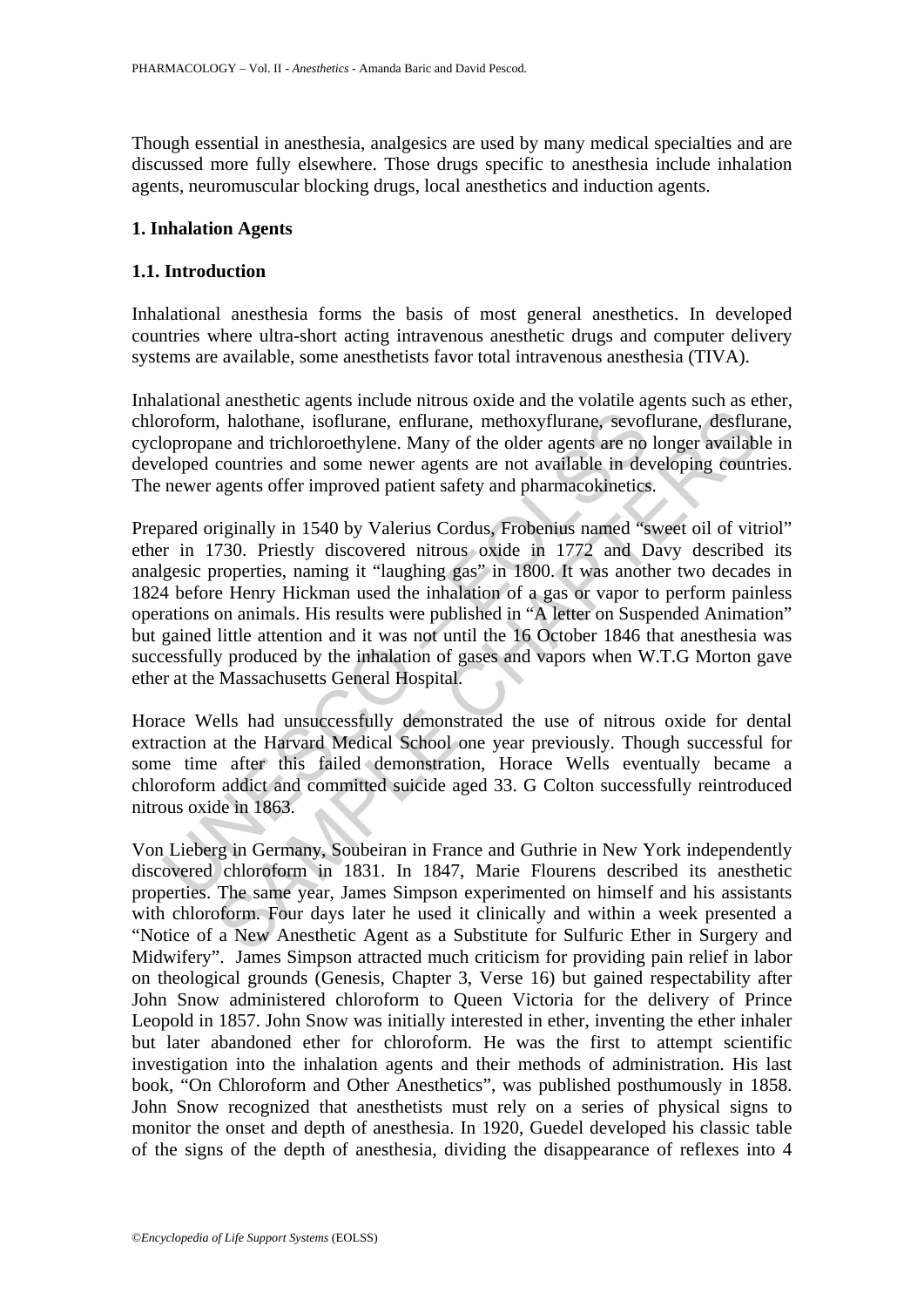stages. Stage one (analgesia) is from the beginning of anesthesia to the loss of consciousness. The patient initially experiences analgesia then later both analgesia and amnesia. In stage two (excitement), the patient may appear delirious and excited, but is amnesic. Respiration is irregular and vomiting and struggling may occur. Stage three (surgical anesthesia) begins with the onset of regular breathing and the loss of the lid reflex and ends with the cessation of respiration. This stage is divided into four planes. During plane one, respiration increases, eye movements decrease and laryngeal and pharyngeal reflexes are lost. With increasing depth of anesthesia there is progressive decrease in respiration, dilatation of pupils, loss of muscle tone and loss of corneal and glottic reflexes. Plane four extends from the time of paralysis of the intercostal muscles to cessation of breathing. Stage four (medullary depression) extends from the cessation of respiration to the failure of the circulation. This stage is pre-mortem.

For many years, chloroform (a respiratory and cardiovascular depressant) was used almost exclusively in Britain, administered only by physicians, whilst ether (a respiratory and cardiovascular stimulant) was used in the United States of America, administered by less skilled "etherizers".

The first anesthetic death from chloroform was reported in 1848. The two World Wars and increasing complexity of operations sparked the development of the anesthesia specialty and the search for a better agent.

many years, chloroform (a respiratory and cardiovascular depost exclusively in Britain, administered only by physicians<br>iratory and cardiovascular stimulant) was used in the United S<br>inistered by less skilled "etherizers". In present day anesthesia, combining drugs that selectively provide hypnosis, amnesia, analgesia, and muscle relaxation permits control of the anesthetic state and minimizes side effects of a single anesthetic drug (chloroform or ether) used in high concentrations. John Lundy of the Mayo Clinic introduced the term "balanced anesthesia: in 1926 for the combination of agents.

Cyclopropane was first synthesized by August von Freund of Poland in 1882, and its anesthetic properties shown in 1929 by G Lucas and V Henderson. Trichloroethylene was introduced to clinical anesthesia in 1935.

years, chloroform (a respiratory and cardiovascular depressant) was clusively in Britain, administered only by physicians, whilst ethe and cardiovascular stimulant) was used in the United States of Ame ed by less skilled " The introduction of halothane, a halogenated alkane first used clinically in 1956, heralded a new era of inhalational anesthesia. Prior to the introduction of halothane, most anesthetic vapors and gases were flammable or had limitations such as nausea, arrhythmias or slow recovery. Halothane was a major advance in anesthesia and was the first of the modern volatile inhalational agents. Induction was uncomplicated and relatively fast, recovery was rapid, there was no salivation or excessive nausea and vomiting, and it was non-flammable, allowing the safe use of diathermy. Halothane has some disadvantages, including respiratory depression, arrhythmias, no analgesia, poor muscle relaxation, uterine relaxation and halothane hepatitis. Subsequently a series of halogenated ethers (enflurane, isoflurane, sevoflurane and desflurane) were introduced with improved pharmacokinetic and side effect profiles. The "ideal" inhaled anesthetic is yet to be discovered.

# **1.2. Pharmacokinetics and Pharmacodynamics**

An inhaled anesthetic agent is delivered into a breathing circuit, from which the patient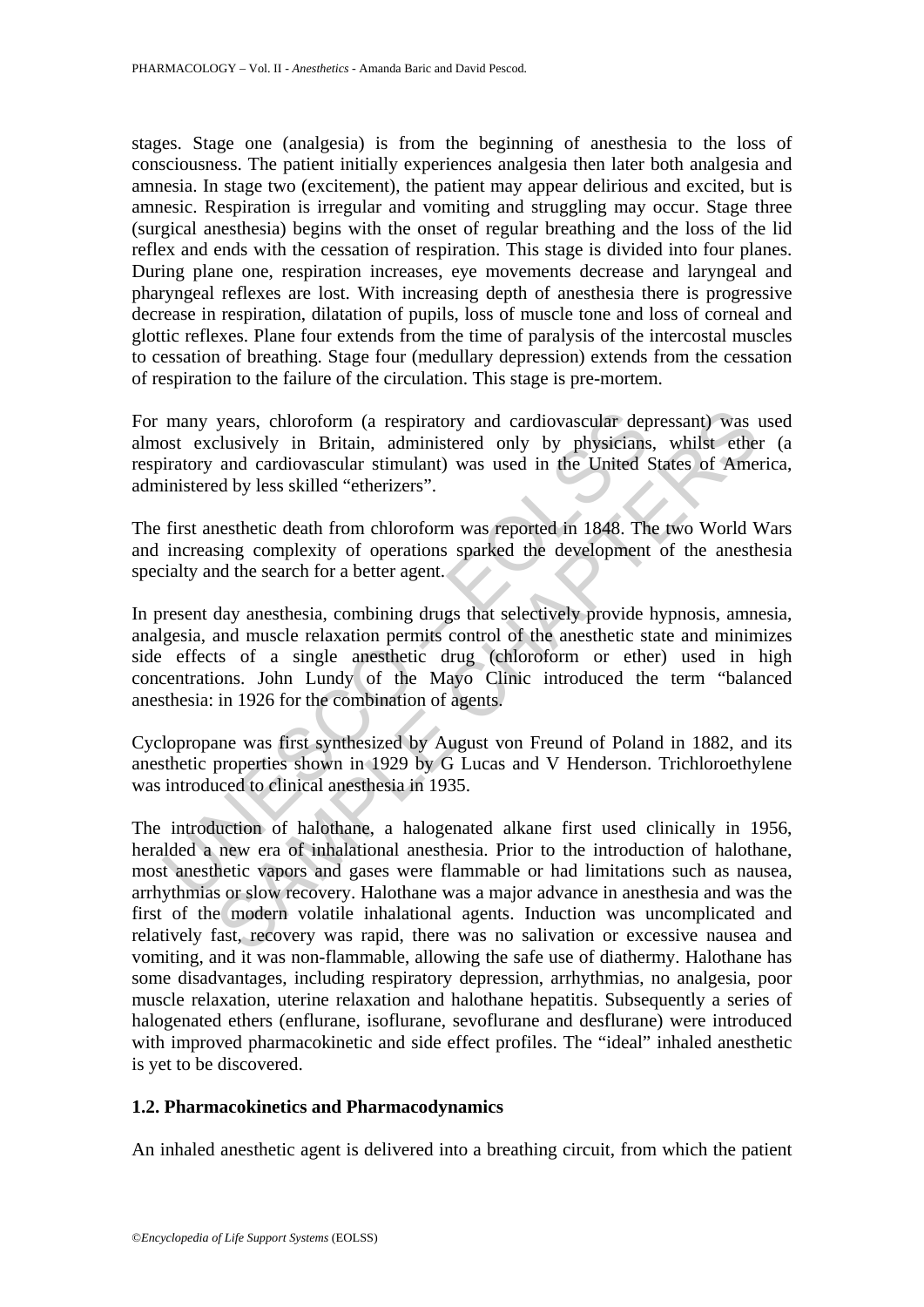inhales the agent into the lungs, then the blood. The circulation will carry the agent to all the organs of the body including the brain. The depth of anesthesia is related to the partial pressure of the agent in the brain. There are many factors that determine the rate of onset of an inhaled anesthetic agent, including the inspired concentration, alveolar ventilation, solubility of the agent and cardiac output.

The higher the inspired concentration of the agent, the more rapid is the rise in the partial pressure in the brain. Agents with a low boiling point will evaporate easily (are more volatile) and therefore can be delivered in higher concentrations. Ether has a boiling point of 35 degrees Celsius and could produce a maximum concentration of 56%. In contrast, trichloroethylene has a boiling point of 87 degrees Celsius and can only be given at a maximum concentration of 8%. Another way of expressing volatility is the saturated vapor pressure (SVP). The SVP is the pressure exerted by the vapor phase of an agent when in equilibrium with the liquid phase at a given temperature. The SVP of ether is 425 mmHg (59 kPa). The SVP of halothane is 243 mmHg (32 kPa). The SVP of trichloroethylene is 60 mmHg (8 kPa).

is e of an agent when in equilibrium with the liquid phase at a give<br>
<sup>2</sup> of ether is 425 mmHg (59 kPa). The SVP of halothane is 243 m<br>
<sup>2</sup> of trichloroethylene is 60 mmHg (8 kPa).<br>
2 of trichloroethylene is 60 mmHg (8 kPa The greater the solubility of the gas in the blood, the slower the rise in the partial pressure of the agent in the brain, and therefore the slower the onset of anesthesia. A very soluble agent such as ether will dissolve in large quantities in blood before the partial pressure in the brain is sufficient to cause anesthesia. More soluble agents will also produce longer recovery times. The solubility of an agent is called its blood-gas partition coefficient. The blood-gas coefficient is the ratio of the amount dissolved in blood to the amount in the same volume of gas in contact with that blood. Ether is very soluble, with a blood gas coefficient of 12. Halothane is less soluble with a blood gas coefficient of 2.3, and therefore has a much more rapid onset of anesthesia. Trichloroethylene has high solubility with a blood gas coefficient of 9.

and agent when in equilibrium with the liquid phase at a given temperature.<br>
er is 425 mmHg (59 kPa). The SVP of halothane is 243 mmHg (32 kPa).<br>
hloroethylene is 60 mmHg (8 kPa).<br>
hloroethylene is 60 mmHg (8 kPa).<br>
hloro Inhalation agents also vary in their potency. The minimum alveolar concentration (MAC) is used to express the potency of inhalation agents. The MAC is the minimum alveolar concentration of an inhaled anesthetic (in the absence of all other drugs) at a pressure of one atmosphere, in oxygen, that produces immobility in 50% of healthy patients to a standard surgical incision. The lower the MAC, the more potent is the agent. The MAC of an agent may be reduced (potency increased) by many factors including combining other central nervous system (CNS) depressants, hypothermia, severe hypotension and extremes of age. The MAC of an agent can be increased (potency reduced) by factors such as hyperthermia, hyperthyroidism and alcoholism. MAC is maximal at about 6 months of age and decreases by about 6% per decade. All inhaled anesthetics have a steep concentration-response curve so that at concentrations 20% lower than MAC, almost all patients will move in response to a surgical stimulation, and at concentrations 20% greater than MAC, few will move. Trichloroethylene has high potency (MAC 0.17%), halothane has a lower potency (MAC 0.75%) and ether has an even lower potency (MAC 1.92%).

The concept of MAC has been expanded by the use of other clinical end points or stimuli. MAC-awake is the concentration that would allow opening of the eyes on verbal command during emergence from anesthesia. MAC-intubation and MAC BAR is the minimum alveolar concentration that eliminates movement and adrenergic response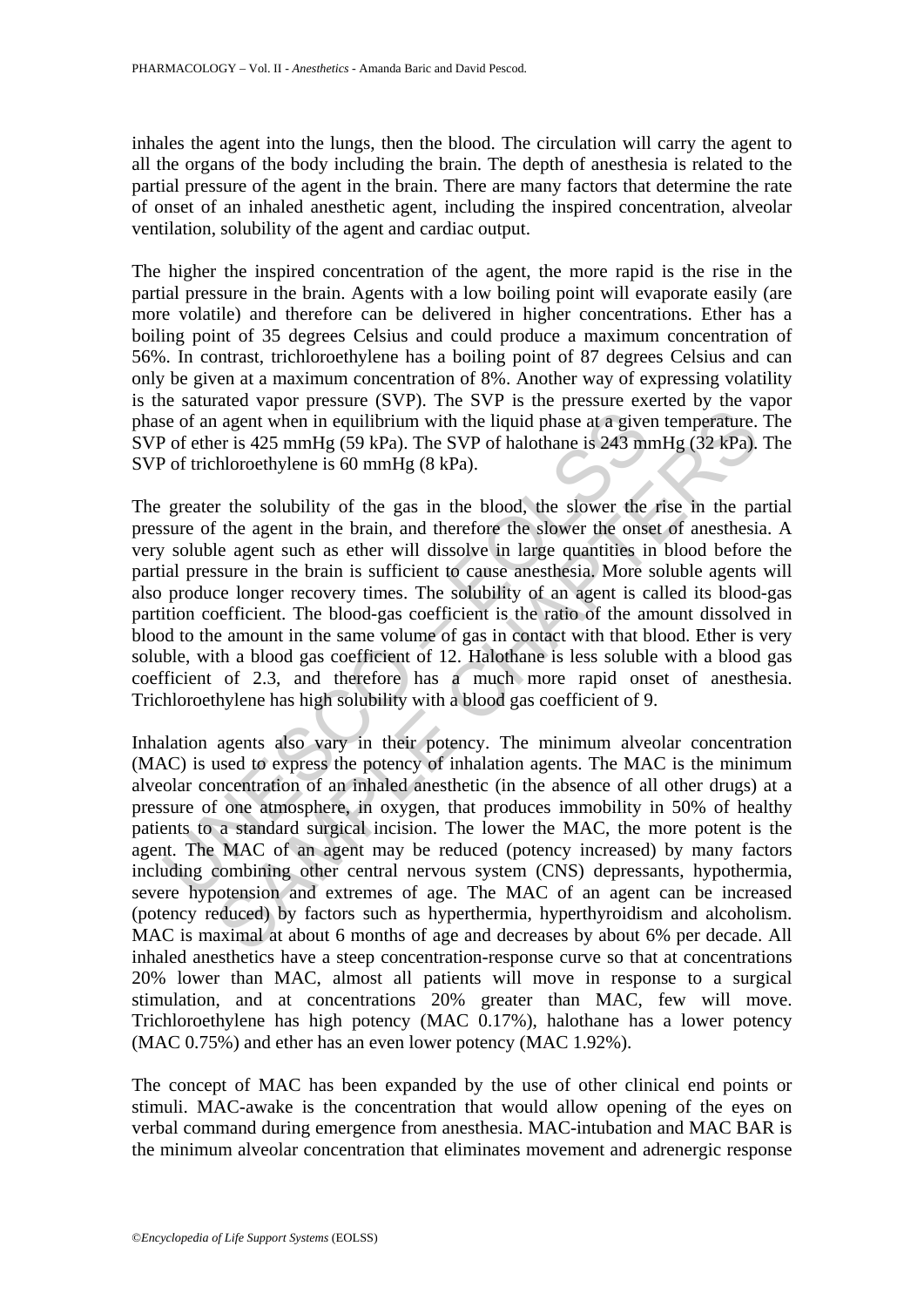respectively with endotracheal intubation.

The anesthetist can predict the behavior of a volatile anesthetic agent by the SVP, blood gas coefficient and MAC. Ether is highly soluble (blood-gas coefficient 12) and will have a slow onset. With a MAC of 1.92% it has low potency but fortunately has an SVP of 425 mmHg, which means that it can be given in high concentrations. Trichloroethylene is potent (MAC 0.17%) but is a weak anesthetic because vaporizers cannot produce high enough concentrations because the volatility is very low (SVP 60 mmHg). It has a high blood solubility (blood-gas coefficient 9) so has a slow onset. Halothane is volatile (SVP 243 mmHg) so adequate concentrations can be delivered by a vaporizer. The solubility is low (blood gas coefficient 2.3), allowing rapid induction and recovery.

Meyer-Overton rule states that the potency of an anesthetic gas<br>bility in relatively non-polar solvents and it has been widely be<br>sthetic gases acted by dissolving in lipid bilayers and alterin<br>perties of biological membr -Overton rule states that the potency of an anesthetic gas correlates with<br>
n relatively non-polar solvents and it has been widely believed that in<br>
gases acted by dissolving in hipid bilayers and attering the biophy<br>
of The Meyer-Overton rule states that the potency of an anesthetic gas correlates with its solubility in relatively non-polar solvents and it has been widely believed that inhaled anesthetic gases acted by dissolving in lipid bilayers and altering the biophysical properties of biological membranes. This was the basis for the Unitary Theory of Anesthesia, which states that all anesthetics act by a common mechanism based on physical rather than structural properties of the anesthetic molecule, however current evidence challenges the Unitary Theory. There is a growing body of evidence that inhaled anesthetic agents, belong to a heterogeneous group, which mediate their effects in various specific anatomical locations in the nervous system by direct binding to specific molecular targets.

# **1.3. Specific Agents**

The modern era of inhalation anesthesia started with the introduction of halothane. With development of the newer volatile agents (enflurane, isoflurane), the use of halothane has declined. Halothane is now rarely used in western countries, however it is still of importance in some developing countries.

# **1.3.1. Diethyl Ether** (Ether)

(MAC 1.92, blood gas coefficient 12.0, SVP 425 mmHg).

Diethyl ether (C2H5-0-C2H5) is an inexpensive, colorless agent with a strong irritant smell, made from sugar cane. Ether has some significant advantages. It is both an anesthetic and analgesic. As with other inhalation anesthetics, ether is a myocardial depressant. However, unlike other volatile agents, this effect is opposed by increased activity of the sympathetic nervous system. Cardiac output and arterial pressure usually remain at normal levels. Heart rate tends to remain slightly elevated. Very high concentrations of ether may cause direct myocardial depression. Splanchnic and renal blood flows are reduced.

Importantly, spontaneous respiration remains adequate, though the central response to carbon dioxide is reduced. (Ether is safe to use for spontaneous respiration without additional oxygen for most patients, and is an excellent inhalation agent where oxygen is unavailable). Ether results in bronchodilatation. It does not relax the uterus like other volatile agents but gives good abdominal muscle relaxation. 10 to 15% is metabolized to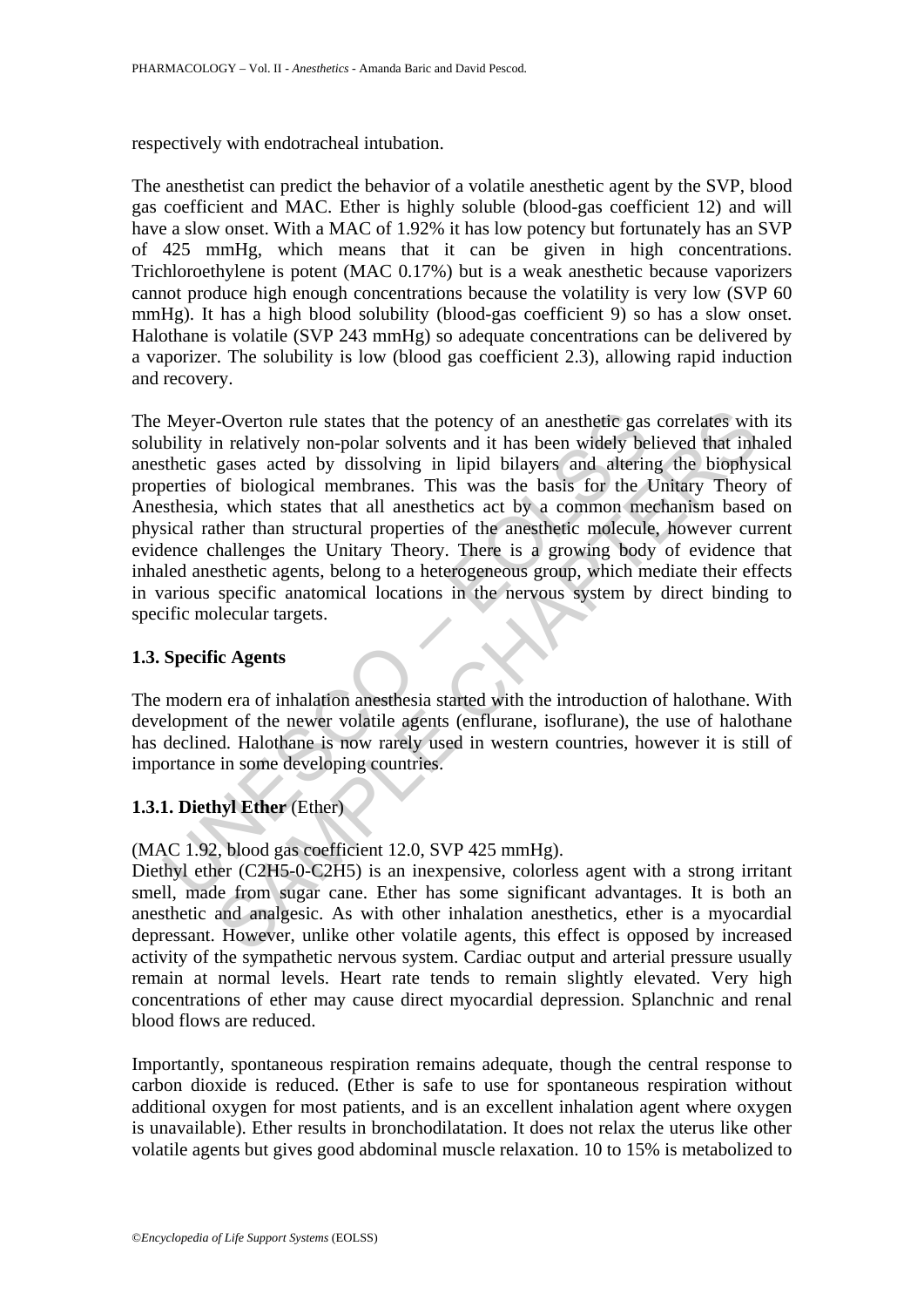carbon dioxide and non-volatile urinary products by the hepatic enzymes. It should be stored in a cool dark place to prevent decomposition to acetaldehyde and ether peroxide impurities.

Although ether can be used as a sole anesthetic agent, as it is both anesthetic and analgesic, it has several properties that make it less than ideal. Inhalational induction by ether is very difficult because it has an unpleasant smell, is very slow (blood-gas coefficient 12), causes marked airway secretions (requiring atropine premedication), bronchial irritation, breath holding, laryngospasm and coughing. Ether may cause postoperative nausea and vomiting (PONV) and recovery is slow.

Ether is flammable in air and explosive in oxygen and nitrous oxide. The safest practice is to not use ether with diathermy. Ether vapor is flammable within the patient (airway, lung or stomach) and within 30 cm of the anesthetic circuit. No sources of ignition should be permitted within 30 cm of this zone of risk. Scavenging must always be carried out if possible. If diathermy must be used with ether, supplementary oxygen must be turned off well beforehand.

# **1.3.2. Chloroform**

(MAC unknown, blood gas coefficient 8.4, SVP 120 mmHg)

relative to the ansistence of the anesthetic circuit. No stand be permitted within 30 cm of this zone of risk. Scavengin<br>tied out if possible. If diathermy must be used with ether, suppressible to the turned off well befor manch) and within 30 cm of the anesthetic circuit. No sources of ignipermitted within 30 cm of the anesthetic circuit. No sources of ignipermitted within 30 cm of this zone of risk. Scavenging must always if possible. If d Chloroform's advantages over ether were that it was relatively non-irritant during induction and non-flammable and non-explosive. Like ether, it was a good muscle relaxant, cheap and an analgesic, but unfortunately had prolonged onset and recovery. Unlike ether, chloroform caused cardiovascular and respiratory depression, occasional sudden death and toxicity.

Chloroform produces a dose dependent reduction in blood pressure. Dysrhythmias are common, especially during light anesthesia. Sudden cardiac death can occur due to ventricular fibrillation (catecholamines acting on a chloroform sensitized heart), intense vagal inhibition or myocardial depression. Chloroform may cause toxic hepatitis with symptoms of increasing nausea and vomiting, jaundice, coma and death.

In 1912, the Committee of Anesthesia of the American Medical Association recommended that chloroform no longer be used as an anesthetic because of the unacceptable incidence of hepatic and cardiovascular collapse (John Snow (1813-1858) gave over 4000 chloroform anesthetics without a death).

# **1.3.3. Cyclopropane**

(MAC 9.2, blood gas coefficient 0.46, boiling point -34C)

Cyclopropane was a simple cyclic hydrocarbon, introduced into anesthesia by Waters in 1934. It was a remarkably potent anesthetic with rapid smooth induction of anesthesia and recovery (blood gas co-efficient 0.46). A few breaths of 50% cyclopropane in oxygen are sufficient to induce anesthesia. Unfortunately, cyclopropane was a marked explosive hazard. It also caused marked respiratory depression, although blood pressure was well maintained due to sympathetic nervous system stimulation. Ventricular arrhythmias were common with hypercapnia, hypoxaemia, and atropine or epinephrine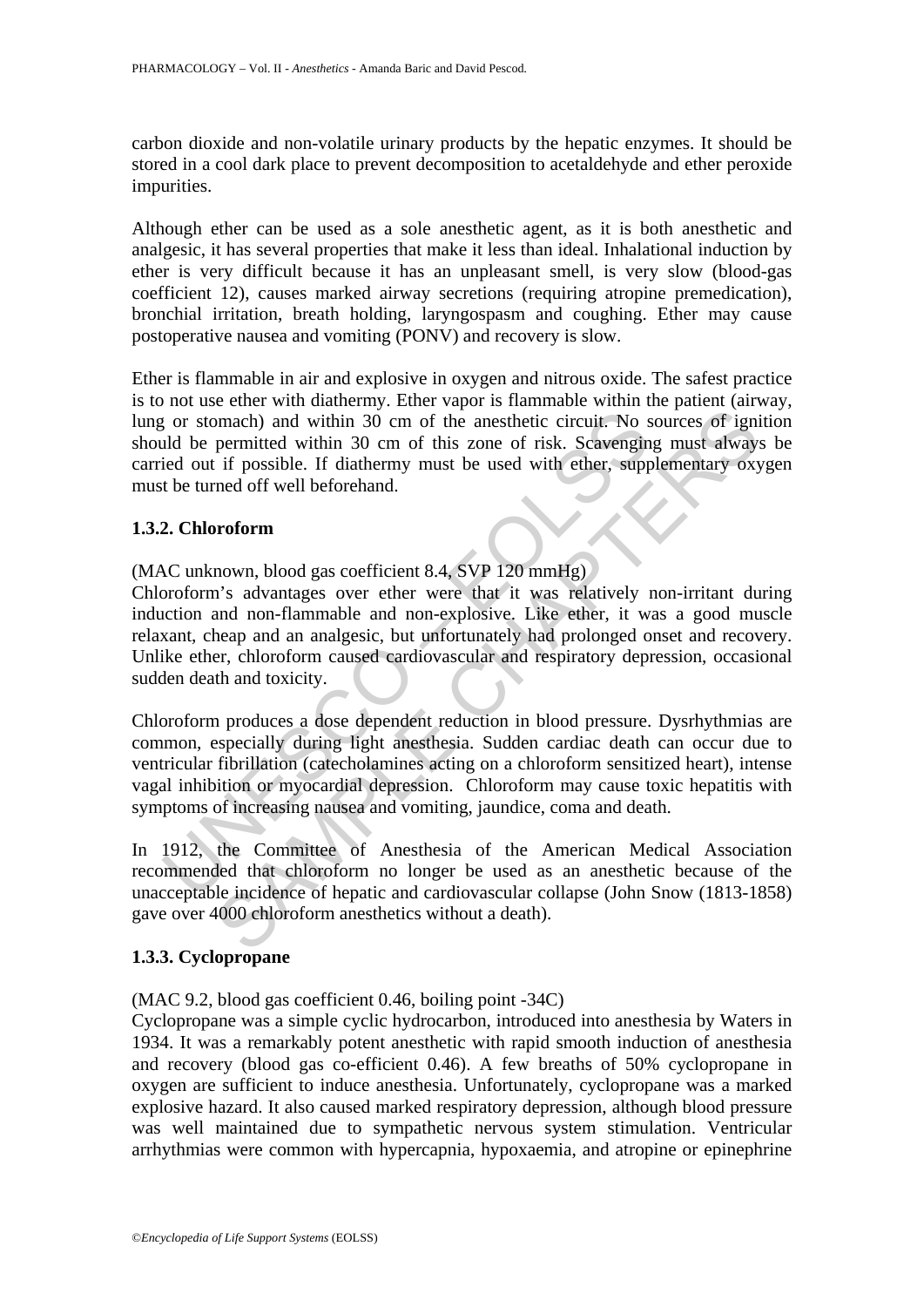administration. Nausea and vomiting were common. It was very explosive in oxygen (between 2.5 and 50 percent oxygen) and air. Cyclopropane was not metabolized.

#### **1.3.4. Trichloroethylene**

# (MAC 0.17, blood gas coefficient 9.0, SVP 60 mmHg)

induction and recovery are slow. Higher concentrations of trivian every and epinephrine should not be administered with thloroethylene causes an increase in respiratory rate but a decrease PaCO<sub>2</sub> rises and PaO<sub>2</sub> falls i From and recovery are slow. Higher concentrations of trichloroethylene<br>thmias and epinephrine should not be administered with trichloroethyls<br>the causes an increase in erspiratory rate but a decrease in trial volum<br>plane c Trichloroethylene CHClCCl2 is a colorless, non-irritant, safe agent that is decomposed by light. It has been superseded by modern agents. It was first used as an industrial solvent and was introduced to anesthesia by Jackson in 1934. The commercial preparation (Trilene) was colored blue for identification purposes. Trichloroethylene maintains cardiac output and provides good analgesia but it cannot be used as a sole anesthetic agent. Trichloroethylene has a SVP of 60 mmHg so it is impossible to deliver a high enough concentration to cause anesthesia. A blood/gas coefficient of 9.0 means that induction and recovery are slow. Higher concentrations of trichloroethylene can cause arrhythmias and epinephrine should not be administered with trichloroethylene. Trichloroethylene causes an increase in respiratory rate but a decrease in tidal volume so that PaCO<sub>2</sub> rises and PaO<sub>2</sub> falls in spontaneously breathing patients. It is a poor muscle relaxant and causes more post operative nausea and vomiting than halothane.

Trichloroethylene must never be used in a circle system with soda lime. In the presence of alkali and heat, trichloroethylene degrades into the cranial neurotoxin, dichloroacetylene (especially targeting cranial nerves 5, 7 and 8) and the pulmonary irritant, phosgene. Trichloroethylene was an excellent agent to use as background analgesia. The initial dose is 0.5 to 1%, reducing to 0.2 to 0.5%.

# TO ACCESS ALL THE **42 PAGES** OF THIS CHAPTER, Visit: http://www.eolss.net/Eolss-sampleAllChapter.aspx

#### **Bibliography**

- - -

Goodman and Gilman's The pharmacological basis of therapeutics  $11<sup>th</sup>$  Edition. [A multi-author pharmacology text with standardized organization of chapters].

McCaughey W Clarke R S J Fee J P Wallace W F M Anaestheia Physiology and Parmacology  $1<sup>st</sup>$  Edition 1997. [Covers the basic knowledge required by an anesthetic trainee].

Stoelting R K and Hillier S C. Pharmacology and Physiology in Anesthetic Practice.  $4<sup>th</sup>$  Edition Williams and Wilkins. 2006. [Provides students as well as practicing anesthetists with an in-depth but concise presentation of those aspects of pharmacology and physiology that are relevant either directly or indirectly to perioperative anesthetic management of patients].

Trevor AJ and White PF. General anesthetics in Basic and Clinical Pharmacology –  $10<sup>th</sup>$  Edition. Lange Medical Books/McGraw-Hill. New York 2007 2007. [This book is designed to provide a complete, authoritative , current and readable pharmacology textbook for students in the health sciences].

Wood M and Wood AJJ. *Drugs and Anesthesia. Pharmacology for Anesthesiologists*. Second Edition.